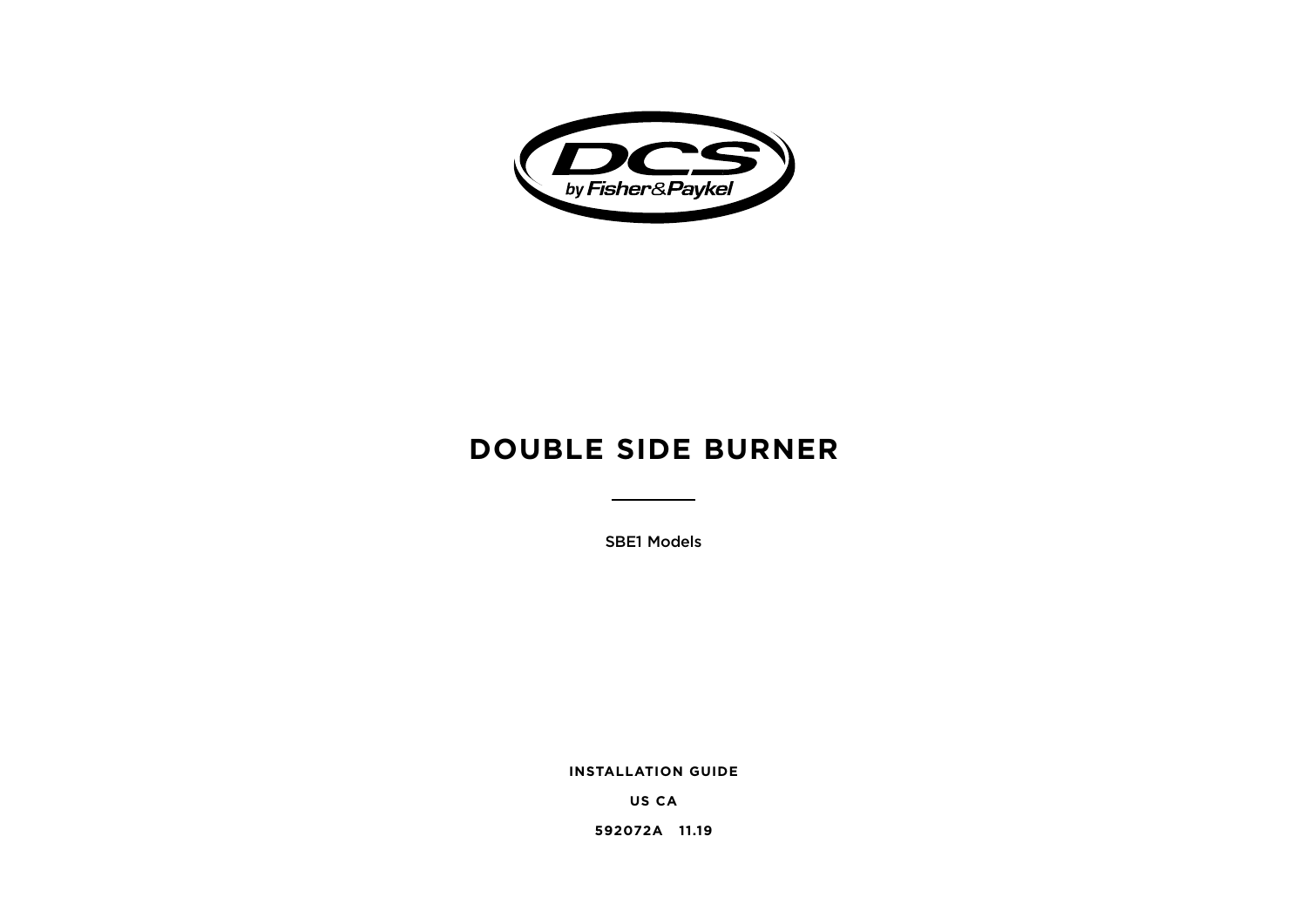# **!** DANGER

### IF YOU SMELL GAS

- **• Shut off gas to the appliance.**
- **• Extinguish any open flame.**
- **• Open lid.**
- **• If odor continues, keep away from the appliance and immediately call your gas supplier or your fire department.**

# **!** WARNING

- **• Do not store or use gasoline or other flammable liquids or vapors in the vicinity of this or any other appliance.**
- **• An LP cylinder not connected for use must not be stored in the vicinity of this or any other appliance.**



# **Electric Shock Hazard**

Failure to follow this advice may result in electric shock or death.

- This appliance is equipped with a three-prong or four-prong grounding plug for your protection against shock hazard and should be plugged directly into a properly grounded power outlet.
- Never remove the grounding plug or use with a 2 prong adapter.
- Use only extension cords with a 3 prong grounding plug, rated for the power of the equipment, and approved for outdoor use with a W-A marking.
- Do not immerse cord or plugs in water or other liauid.

# **! WARNING!**

# **Fire Hazard**

# Failure to follow this advice may result in a fire causing death or serious injury.



• This unit is for outdoor use only. Do not operate the side burner/griddle under unprotected combustible construction. Do not use in buildings, garages, sheds, breezeways, covered structures or other such enclosed areas.

- Never store a spare LP cylinder under or near this unit. Do not fill the gas tank more than 80% of its total capacity.
- Do not use aluminium foil to line drip pans. This can interfere with combustion, air flow or trap excessive heat in the control area. The result of this can be melted dials or damaged ignition components.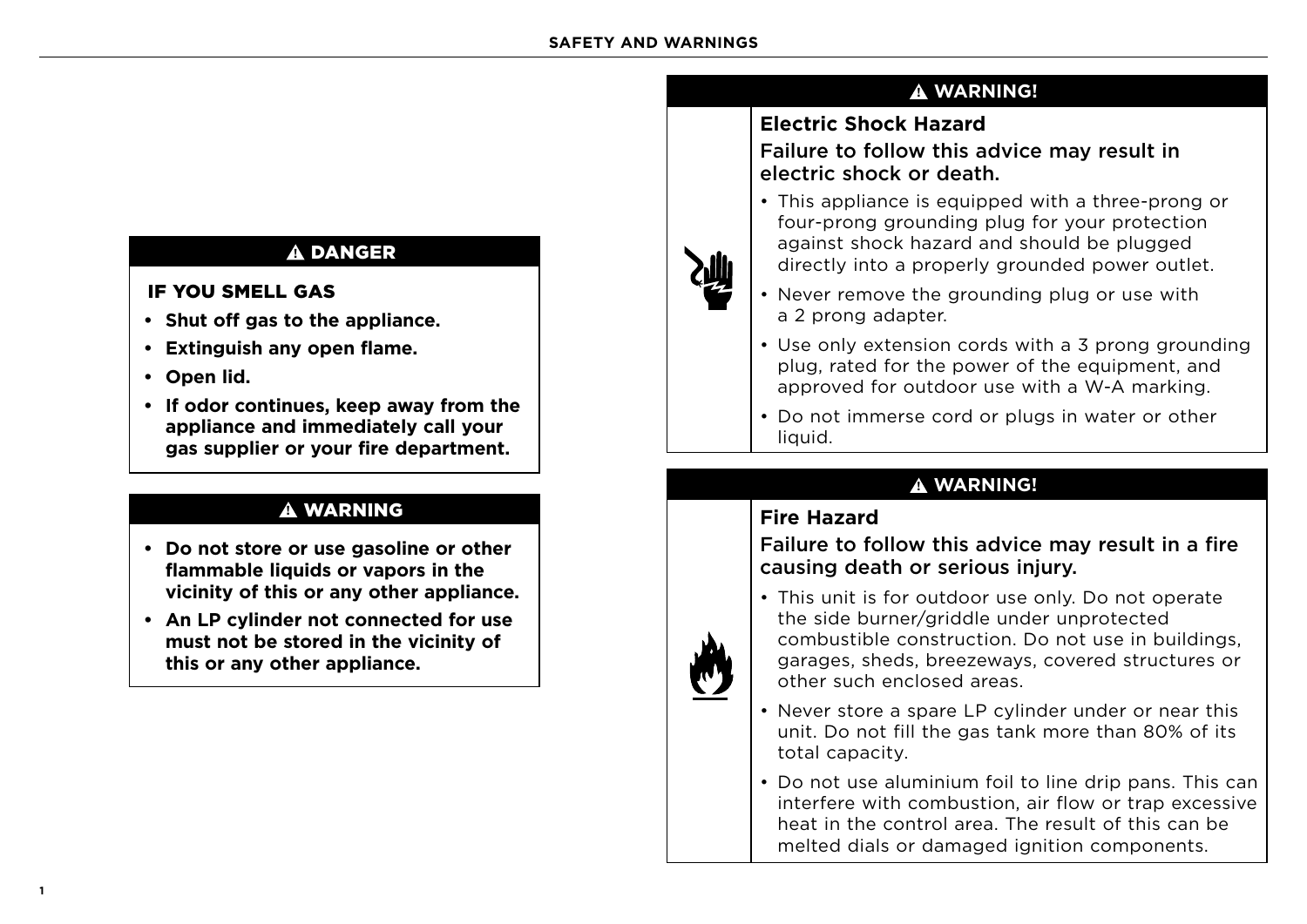# **! WARNING!**

# **Hot Surface Hazard**

# Failure to follow this advice may result in fire, burns, scalds or personal injury.

- Accessible parts may become hot during use.
- When in use, do not touch the burner, grate, or immediate surrounding area as these areas become extremely hot. Clean the with caution.
- Never let clothing or other flammable materials come in contact with or get too close to any grate, burner or hot surface until it has cooled.
- Never lean over an open unit. When lighting a burner, always pay close attention to what you are doing. Be certain you are pushing the burner dial when you attempt to light.
- Never operate the unit without a drip tray. Let hot grease cool before attempting to handle it. Avoid letting grease deposits collect in the drip pan.
- Ensure all controls are turned off and the unit is cool before using any type of aerosol cleaner on or around the product. The chemical that produces the spraying action could, in the presence of heat, ignite or cause metal to corrode
- Keep any electrical supply cord and the fuel supply hose away from any heated surfaces.

# **! WARNING!**

# **Explosion Hazard**

Failure to follow this advice may result in injury or death

- If you smell gas, do not use the appliance.
- Do not use water on grease fires, a violent steam explosion may result. Turn all burners off, then smother fire or flame or use dry chemical or foamtype extinguisher.
- Do not heat unopened food containers such as cans – build up of pressure may cause container to burst and result in injury.

### WARNING!

**To reduce the risk of fire, injury to persons or damage when using the appliance, follow the important safety instructions listed below. Read all the guidance before using the appliance. Do not use an outdoor cooking gas appliance for purposes other than intended.**

### **Servicing**

- Do not repair or replace any part of the appliance unless specifically recommended in the user guide. All other servicing should be undertaken be a Fisher & Paykel trained and supported service technician or qualified person.
- Only use the product with the type of gas specified on the rating plate. To change gas type a factory conversion kit is required.

### **Fire Hazard**

- Use only in well ventilated areas.
- Never leave the product unattended when in use.
- Always remove the cover before lighting. Do not replace cover during cooking or before appliance has cooled.
- Do not use a flame to check for gas leaks.
- Do not attempt to disconnect any gas connections while your appliance is in use or the gas supply is on.
- Never connect an unregulated gas line to the appliance.
- Have an ABC rated Fire Extinguisher accessible never attempt to extinguish a grease fire with water or other liquids.

### **Storage**

- When not in use, ensure the gas supply is turned off at the supply cylinder.
- Keep appliance covered when not in use
- Storage of the appliance indoors is permissible only if the cylinder is disconnected and removed from the unit.
- Cylinders must be stored outdoors, out of reach of children and must not be stored in a building, garage, or any other enclosed area.



**2**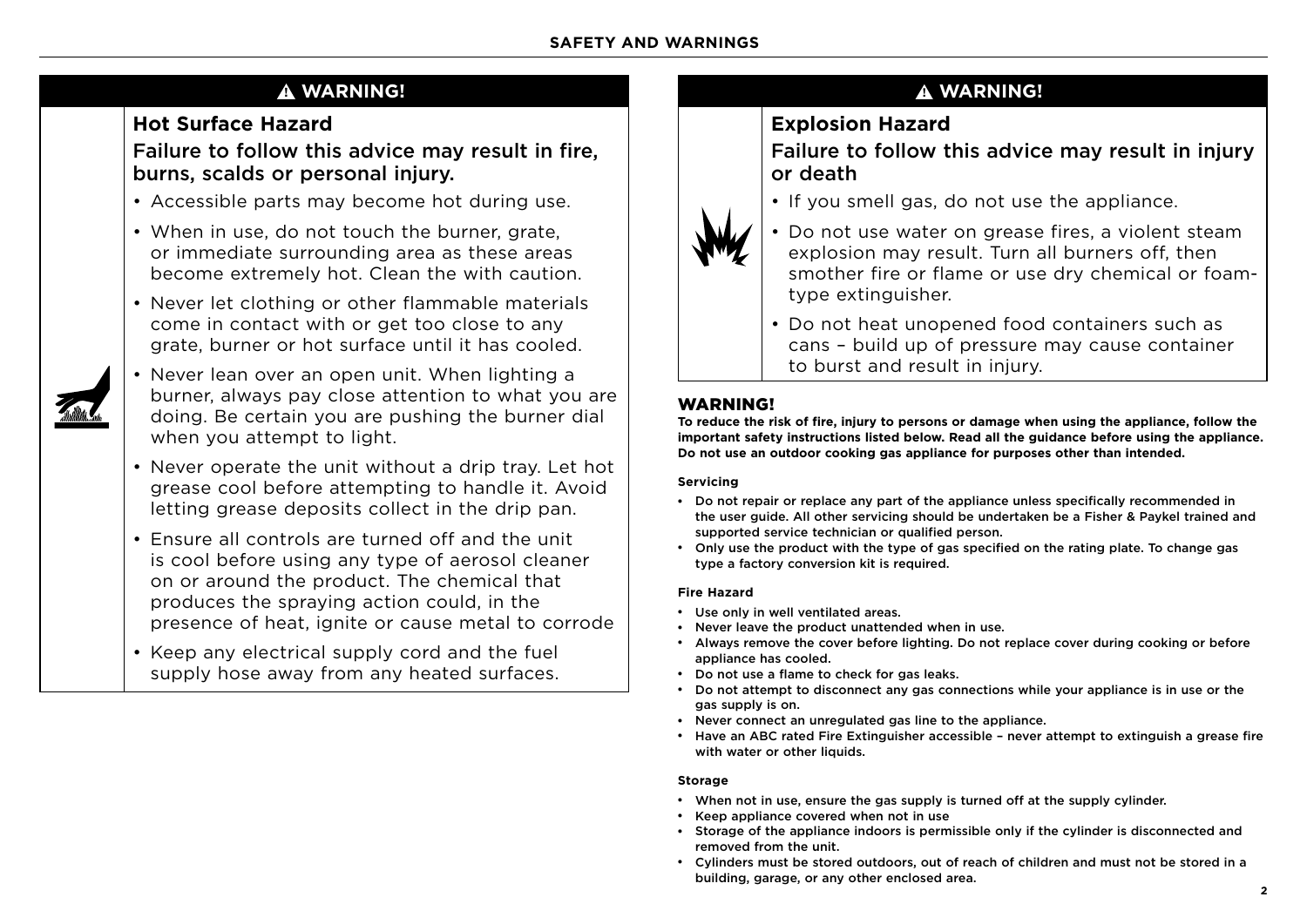- Do not store a full LP tank in direct sunlight.
- After a period of storage or non-use, the appliance should be checked for gas leaks, deterioration, proper assembly, and burner obstructions before use.

#### **General Use**

- This appliance is not intended to be installed in or on recreational vehicles, trailers or boats.
- After lighting burners, ensure they are operating correctly.
- When using the appliance, be sure that all parts of the unit are firmly in place and that everything is stable.
- On cart mounted units, never move without first allowing the appliance to cool, disconnecting the cable and ensuring that the gas supply is turned off.
- Do not move the appliance during use.
- Children should not be left alone or unattended in an area where the product is being used. Never allow them to sit, stand or play on or around the unit at any time.
- Do not store items of interest to children around or below the appliance.
- Never use the appliance in a windy area.
- To put out flare-ups, adjust the controls to lower the temperature.
- Do not obstruct the flow of combustion and ventilation to the appliance.
- Spiders and insects can nest in the burners or openings and can block or restrict the burner. This can cause a flash back to the control panel which can cause a fire.
- Do not try lighting this appliance without reading the lighting instruction in the user guide.
- Do not locate, store or operate the appliance on a slope.
- This product must be installed by a licensed plumber or gas fitter when installed within the Commonwealth of Massachusetts.
- Never use a dented or rusty LP tank. Keep the ventilation openings of the cylinder enclosure free and clear from debris.
- Clean and perform general maintenance on the appliance regularly. Watch for corrosion, cracks, or insect activity. Check the regulator, hoses, burner ports, air shutter, and venturi/ valve section carefully. Always turn off gas at the source prior to inspecting.
- You must inspect the unit at least once a year or immediately if the smell of gas is present in conjunction with the burner flames appearing yellow, the appliance does not reach temperature or heats unevenly or the unit makes popping noises.
- Do not smoke while leak testing and extinguish all open flames.
- When cleaning the burners centre the burner onto the orifice correctly and ensure they are level before lighting to prevent fire hazard or explosion. Refer to the user guide for detailed guidance.
- Use only a Ground Fault Interrupter (GFI) protected circuit with this outdoor cooking gas appliance.
- Unplug from the outlet when not in use and before cleaning. Allow to cool before putting on or taking off parts.
- Do not operate the appliance with a damaged cord, plug, or after the appliance malfunctions or has been damaged in any manner. Contact the manufacturer for repair.
- Do not let the cord hang over the edge of a table or touch hot surfaces.
- When connecting, first connect plug to the appliance then plug appliance into the outlet.
- Do not place the unit directly on the ground or other surface without support. This will prevent damage to the regulator/hose assembly.

### **Gas requirements**

- This appliance can be used with any brand of 20lb LP gas tank provided it is compatible with a proper retention device (not supplied).
- The LP gas cylinder must be:
	- Designed for use with a Type 1 system only.
	- Constructed and marked in accordance with the Specifications for LP gas Cylinders of the U.S. Department of Transportation (D.O.T.) or the Standard for Cylinders, Spheres and Tubes for Transportation of Dangerous Goods and Commission, CAN/CSA-B339
	- Provided with a listed overfilling prevention device.
	- Provided with a cylinder connection device compatible with the connection for outdoor cooking gas appliances
- The cylinder must be provided with a shut-off valve terminating in an LP gas supply cylinder valve outlet specified, as applicable, for connection Type 1.
- Do not change the regulator/hose assembly from that supplied with the unit or attempt to use a Type 1 equipped regulator/hose assembly with a standard 510 POL tank/valve assembly.
- Never use a cylinder with a damaged valve. The cylinder that is used must have a collar to protect the cylinder valve.
- An installer-supplied gas shut-off valve must be installed in an easily accessible location
- All installer supplied parts must conform to local codes, or in the absence of local codes, with the National Electrical Code, ANSI/NFPA 70 or the Canadian Electrical Code, CSA C22.1, and the National Fuel Gas Code, ANSI Z223.1 or CSA-B149.1 Natural Gas Installation Code or CSA-B149.2 Propane Installation Code.
- In Massachusetts such shut-off valves should be approved by the Board of State Examiners or Plumbers & Gas Fitters.
- All pipe sealants must be an approved type and resistant to the actions of LP gases. Never use pipe sealant on flare fittings.
- \* A dented or rusty LP tank may be hazardous and should be checked by your LP supplier.
- Always check for leaks after every LP tank change.
- Gas leak testing must be carried out by a qualified technician.
- For LP units, check with a full cylinder.
- Do not use the appliance until all connections have been checked and do not leak.
- Before each use, inspect the gas supply piping or hose prior to turning the gas ON. If there is evidence of cuts, wear, or abrasion, it must be replaced prior to use. The pressure regulator and hose assembly supplied with the unit must be used. If replacements are needed, contact customer care at www.dcsappliances.com

### SAVE THESE INSTRUCTIONS

The models shown in this installation guide may not be available in all markets and are subject to change at any time. For current details about model and specification availability in your country, please visit our website dcsappliances.com or contact your local DCS dealer.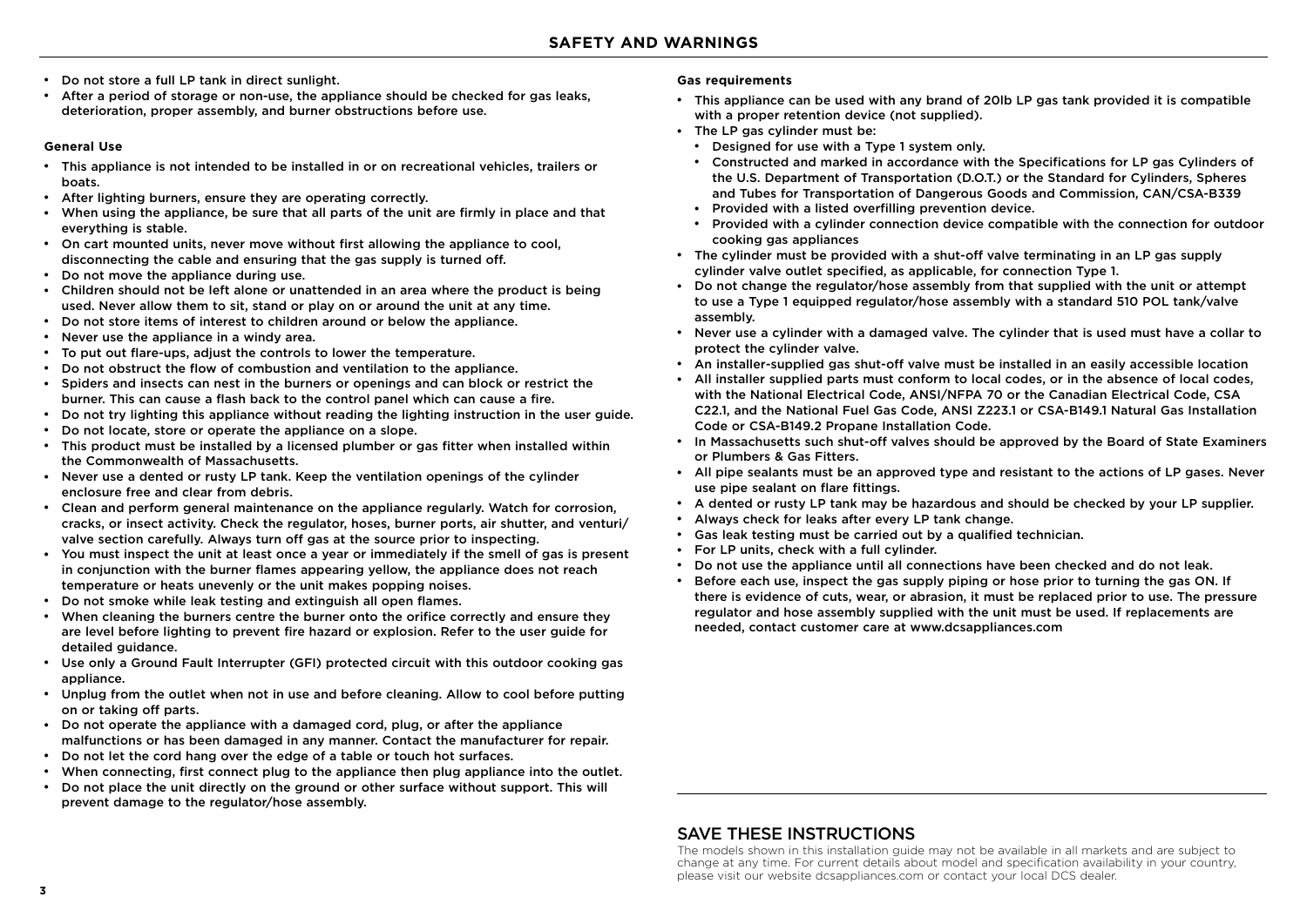









|                                                             |                  | <b>SBE1 MODELS</b> |  |
|-------------------------------------------------------------|------------------|--------------------|--|
| <b>PRODUCT DIMENSIONS</b>                                   | <b>INCHES</b>    | <b>MM</b>          |  |
| Overall height (excluding burners and pan supports)<br>(A)  | $10 \t5/8$       | 268                |  |
| Overall width<br>(B)                                        | 14 11/16         | 373                |  |
| Overall depth (excluding dials)<br>(c)                      | $26\frac{7}{8}$  | 683                |  |
| Depth of chassis<br>$\circledcirc$                          | 22 9/16          | 573                |  |
| (E) Width of chassis (including support brackets)           | 117/8            | 301                |  |
| Height below countertop<br>(F)                              | 915/16           | 253                |  |
| Height of surface above countertop<br>$\left( 6\right)$     | 9/16             | 15                 |  |
| Depth of control panel to front of chassis<br>$\odot$       | $2 \frac{3}{16}$ | 55                 |  |
| $\mathbf{r}$<br>Depth from control panel to rear of product | 251/2            | 647                |  |
| Depth of lid<br>$\left( \mathsf{r}\right)$                  | 23               | 585                |  |
| Width of lid<br>$(\kappa)$                                  | $14 \frac{3}{8}$ | 365                |  |
| $\circledcirc$<br>Height of lid                             | 111/16           | 43                 |  |
|                                                             |                  |                    |  |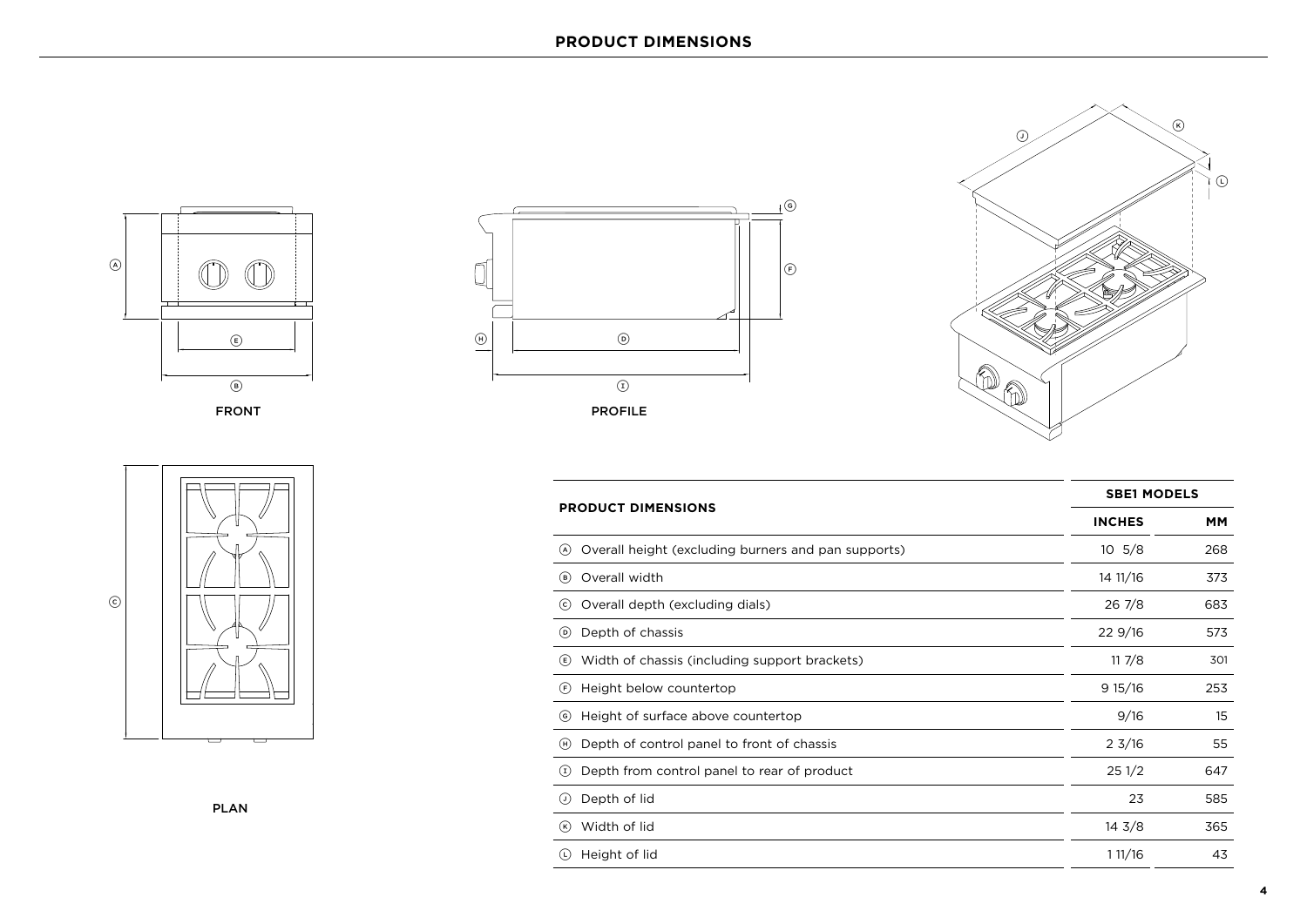



|                                      | <b>SBE1 MODELS</b> |           |
|--------------------------------------|--------------------|-----------|
| <b>CAVITY DIMENSIONS</b>             | <b>INCHES</b>      | <b>MM</b> |
| (A) Height of cutout                 | 101/8              | 257       |
| (B) Depth of cutout                  | $22 \frac{3}{4}$   | 578       |
| $\odot$<br>Width of cutout           | 121/8              | 308       |
| <b>E</b> Depth of gas supply opening | 4                  | 102       |
| U) Width of gas supply opening       | 4 15/16            | 125       |

#### Notes:

- When determining a suitable location, take into account concerns such as exposure to wind, proximity to traffic paths, and keeping any gas supply lines as short as possible.
- Locate the unit in a well-ventilated area.
- The counter and supporting ledges or deck must be level and flat.
- The enclosure should have ventilation holes to prevent gas build-up in the event of a leak. Refer to ANSI Z21.58 Standard for Outdoor Cooking Gas Appliances, Section 1.7 Enclosures For Self Contained LP-Gas Supply Systems.

The side burner can be installed into a combustible enclosure with zero clearance from the back, side and bottom below the counter top level. A minimum of 6" (152mm) from the back and sides must be maintained from the side burner above the cooking surface.



|                                                                                            | <b>SBE1 MODELS</b><br><b>INCHES</b><br>MМ |     |
|--------------------------------------------------------------------------------------------|-------------------------------------------|-----|
| <b>CLEARANCE DIMENSIONS</b>                                                                |                                           |     |
| (A) Distance from combustible construction to sides and<br>rear of product (above counter) | 6                                         | 152 |

Fisher & Paykel recommends installing the manual shut-off valve in a location readily accessible by the customer, so that gas to the appliance can be shut off in an emergency situation. However, the appliance must not be modified in any way to accommodate such placement.

A level should be used to ensure that the unit is level both front-to-back and side-to-side. If it is not level, burner combustion may be erratic or the unit may not function efficiently for grease flow.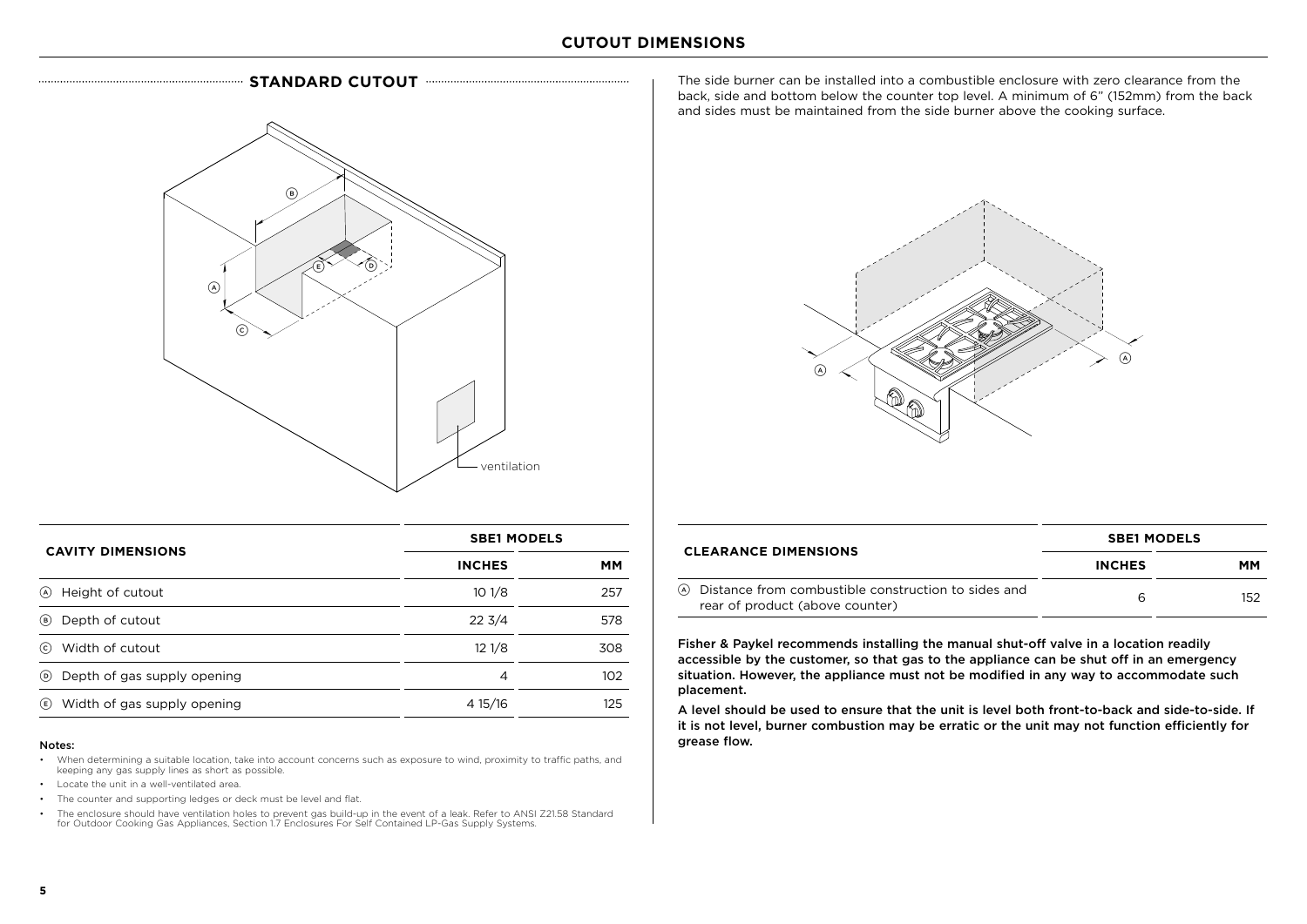All units are supplied with a 12V power transformer to operate the products ignition and dial illumination features. The transformer is sealed in a box with an attached power supply cord.

#### Electrical requirements

### Use only a Ground Fault Interrupter (GFI) protected circuit with this product.

An outdoor 120VAC 15A GFI electrical outlet should be installed by a qualified electrician either inside the island enclosure for built-in units, or near the location where a free-standing unit will be used. For built-in products, the supplied 12V transformer should be connected during installation.

#### Installation

The transformer must be secured below the product in a dry location away from any excessive heat. Be sure to provide adequate access to facilitate service if the transformer or connections require maintenance.

#### Dial halos

When a dial is in use, an orange halo around that dial will illuminate. This will change from orange to white if the dial is turned to OFF but another dial remains active. If all dials are turned OFF, all halos will dim.

Multiple DCS Series 9 products may be linked together to allow for cross-product halo illumination. To allow for this functionality, an approved DCS kit is required and can be purchased separately from your local DCS dealer.

If the ignition or dial halos fail to operate, a connection may have come loose during installation or the GFI may have tripped requiring a reset. Refer to the troubleshooting section of your user guide for further guidance.

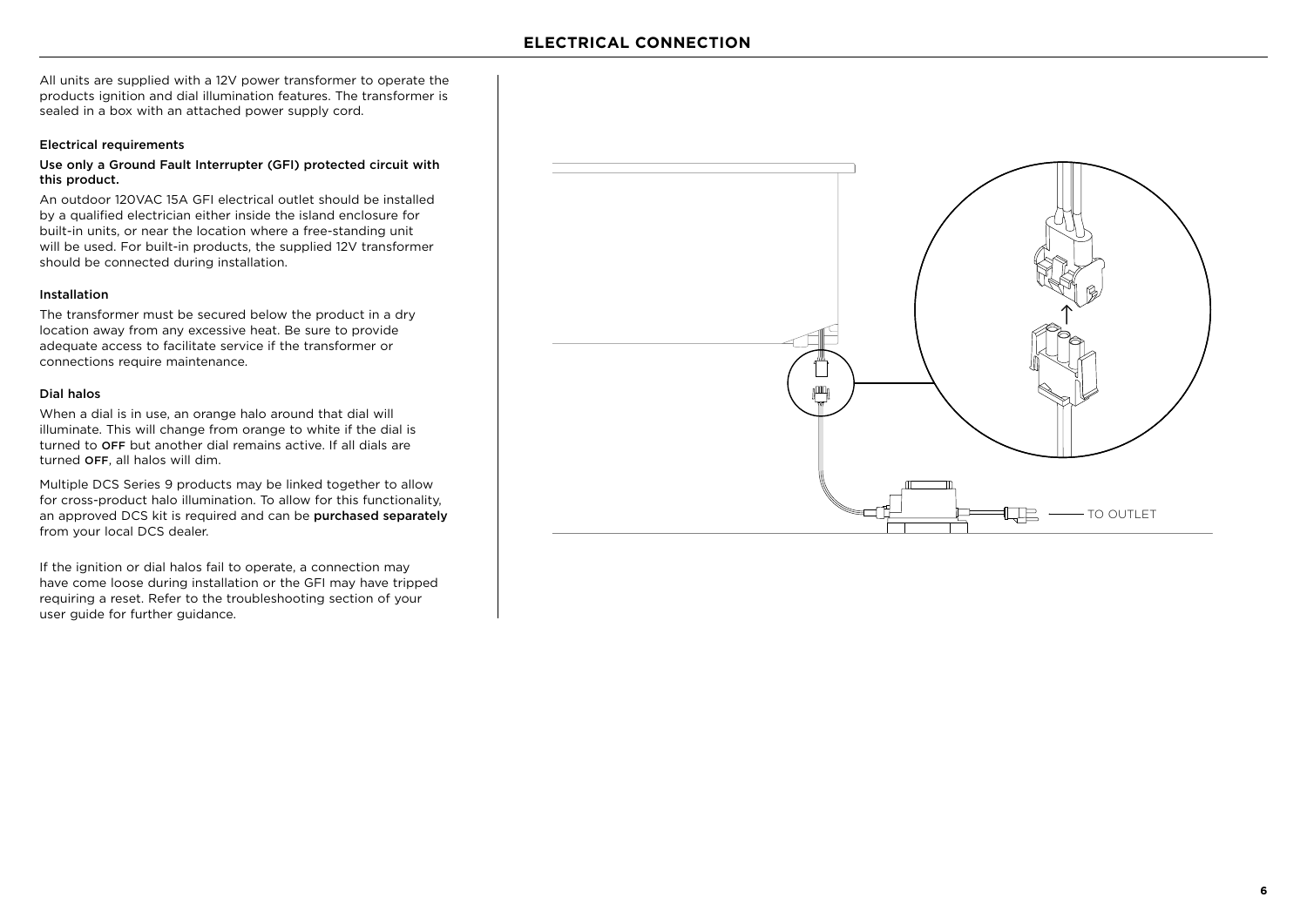### **GAS CONNECTION**

Verify the type of gas supply to be used, either natural or LP, and make sure the marking on the appliance rating plate agrees with that of the supply. The rating plate is located on the underside of the drip tray. Never connect an unregulated gas line to the appliance. You must use a gas regulator even if the supply is controlled.

Gas conversion kits are available from Customer Care. When ordering gas conversion kits, have the model number, and the type of gas (natural or LP) from your side burner.

The appliance and its individual shut-off valve must be disconnected from the gas supply piping system during any pressure testing of that system at test pressures in excess of 1/2 PSIG (3.5 kPa.) The appliance must be isolated from the gas supply piping system by closing its individual manual shut-off valve during any pressure testing of the gas supply piping system at test pressures equal to or less than 1/2 PSIG (3.5 kPa.).

Total gas consumption of the Side Burner with all burners on HI SBE1: 34,000 Btu/hr

### Note:

- If it is evident there is excessive abrasion or wear, or the hose is cut, it must be replaced prior to the outdoor cooking gas appliance being put into operation.
- The replacement hose assembly shall be that specified by the manufacturer.

### GAS REQUIREMENTS **And the CONNECTION NATURAL GAS CONNECTION**

Connection: 1/2" NPT male with 3/8" flare adapter Operating pressure: 4.0" W.C. Supply pressure: 5" to 14" WC. If in excess of 14" W.C. a step down regulator is required.

Check with your local gas utility company or local codes for instructions on installing gas supply lines. Be sure to check on type and size of run, and how deep to bury the line. If the gas line is too small, the Side Burner will not function properly.

### Connecting the fittings supplied with the Side Burner

Use joint compound on male threads only. Do not use joint compound on the flare end of the 1/2" NPT to 3/8" flare adapter. Ensure that the regulator arrow points in the direction of gas flow towards the unit, away from the supply. Place the installer-supplied gas valve in an accessible location.

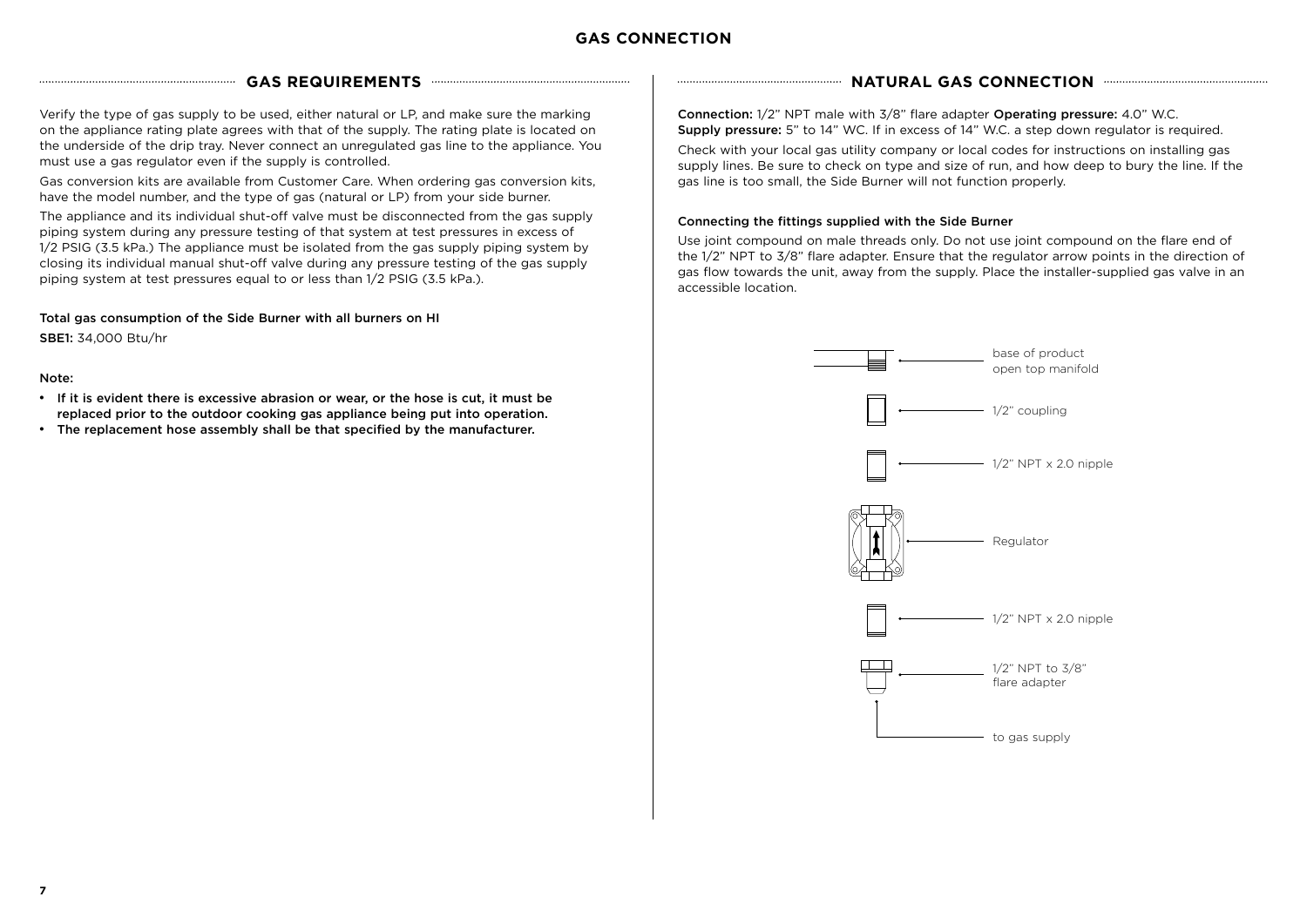### **BUILT-IN LP CONNECTION EXECUTION CONNECTION**

When an LP unit is being directly connected to an LP house system, you must follow the natural gas connection guidelines. The installer must provide the proper gas regulator to reduce the gas pressure to 11" W.C. **Example 2008** 2012 12:00 and the gas pressure to 11" W.C.

Connection: LP Hose with a Type 1 quick disconnect and regulator. Operating pressure: 11.0" W.C.

To operate your side burner on LP gas utilizing a 20lb type 1 cylinder, then a built-in LP tank restraint must be installed prior to initial use of the side burner. The Installer must supply ½" ID Flex hose and fixed pipe and a flare adaptor

#### Changing the LP cylinder

Ensure the main tank valve is turned off before turning the coupler counter clockwise, the inlet will then disengage. Remove the inlet from the tank valve opening. Your local LP filling station should be equipped with the proper equipment to fill your tank.

Do not attempt to remove, repair or replace the regulator/hose assembly. This must be done by qualified and licensed technician only.

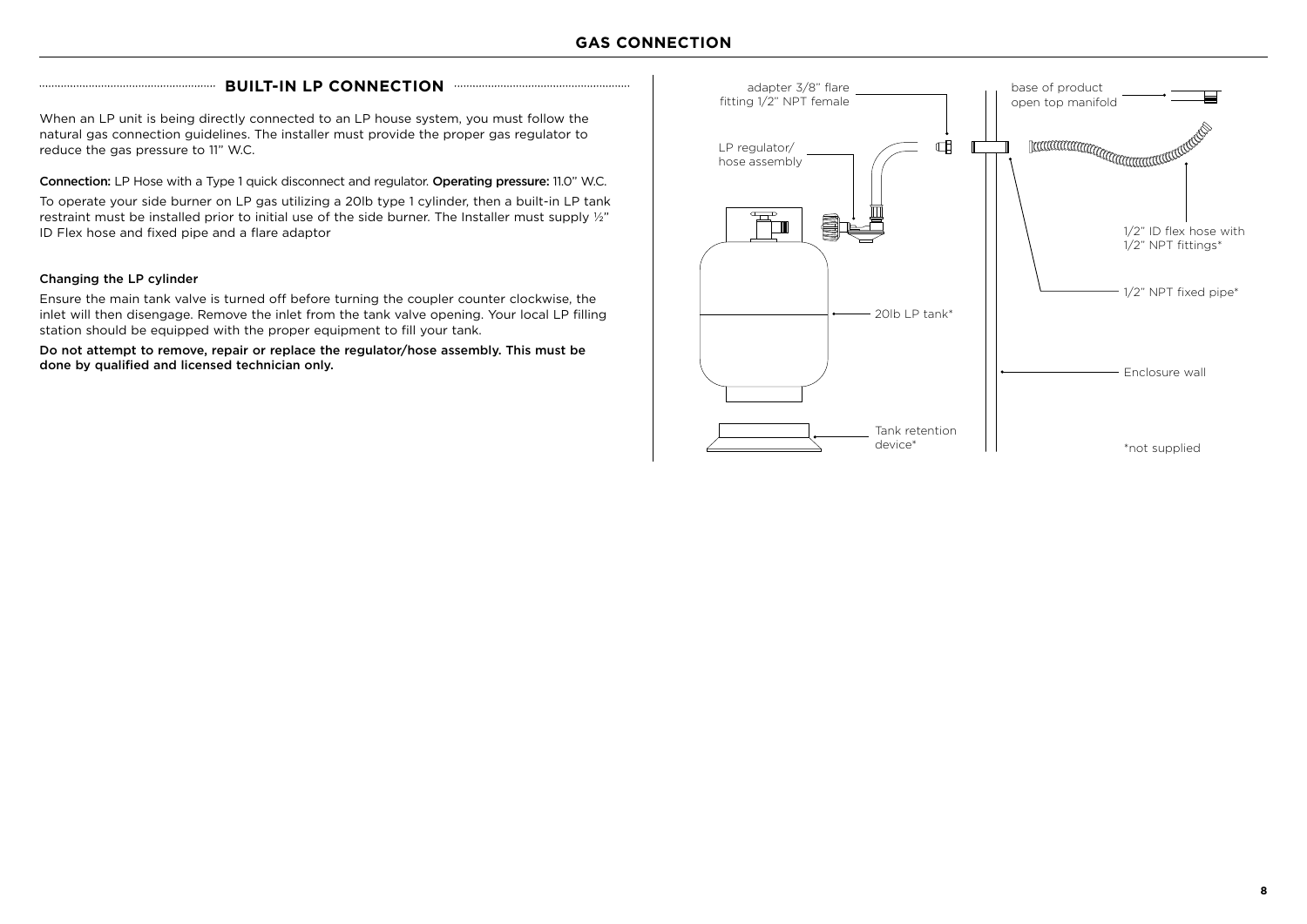### **LEAK TESTING LOW FLAME ADJUSTMENT**

A complete gas tightness check must be performed at the installation site. Periodically check the whole system for leaks, or immediately if the smell of gas is present.

When using a LP gas cylinder ensure it is installed in a vertical position to provide the required vapor withdrawal.



Prepare soap solution by combining one part liquid detergent and one part water. Pour into a spray bottle. Ensure all control valves are in the OFF position before turning the gas supply ON.



Check all connections from the supply line or LP cylinder by applying the solution around the connection, tubing and end of the manifold. Soap bubbles will appear where a leak is present.

#### If a leak is present

 $\left(1\right)$ 

Immediately turn the gas supply OFF and tighten any leaking connections. Turn gas ON, and recheck. If you cannot stop a gas leak turn the gas supply OFF and call your local gas utility or the dealer you purchased the appliance from. Only parts recommended by the manufacturer should be used on the unit, substitution can void the warranty.

The valves on the side burner feature an adjustable low setting. Due to fluctuations in gas pressure, or heating value you may feel it necessary to increase or decrease gas flow in the low position. If the gas type has been converted from natural to LP or vice-versa, the low flame setting must be reviewed and adjusted.



Push in and hold the selected dial for 2 seconds before turning to HI. Hold for 10 seconds to light the selected burner.



Turn the control dial counterclockwise to the lowest setting.



 $\binom{3}{ }$ 

 $\left( 2\right)$ 

 $\binom{4}{4}$ 



Remove the dial.

While holding the valve shaft with pliers, insert a flat-tipped screwdriver into the shaft and, while viewing the burner, adjust to a minimum stable flame.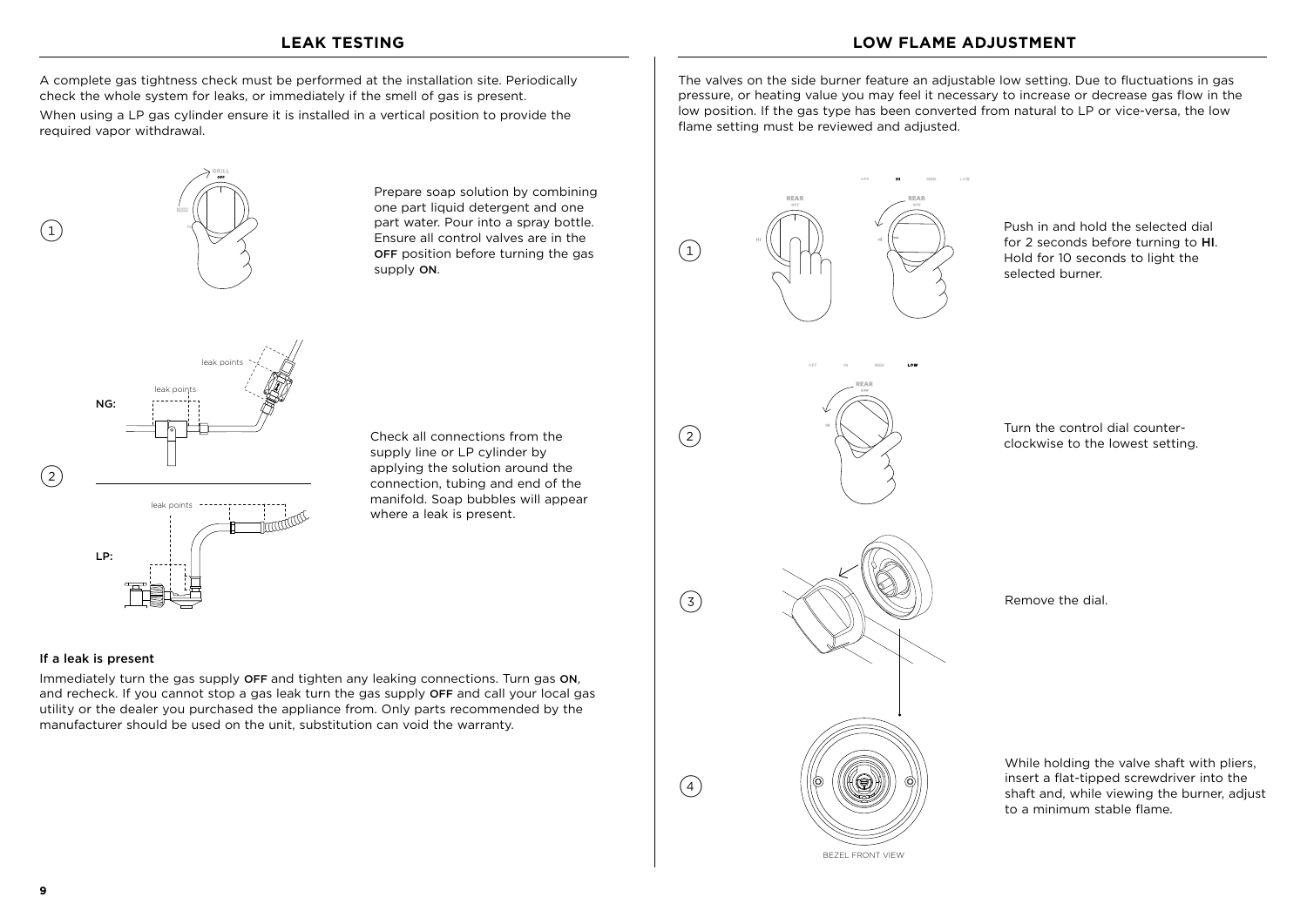### IMPORTANT!

Ensure that:

**Read all installation instructions in this manual to see if the unit has been correctly installed. Ensure that installation has been completed correctly before use.**

| $\Box$ specified clearances are maintained to combustibles               | flame has been check and adjusted if required                                        |  |
|--------------------------------------------------------------------------|--------------------------------------------------------------------------------------|--|
| □ proper enclosure ventilation has been verified                         | each burner lights satisfactorily - individually or with adjacent burner lit         |  |
| all internal packaging and any adhesive residue is removed               | the pressure regulator is connected and set for 4.0" W.C. Natural, 11.0" W.C. LP gas |  |
| the burner is level and does not rock                                    | the manual shut-off valve is installed and accessible                                |  |
| dials turn freely, bezels centered                                       | the unit has been tested and is free of leaks                                        |  |
| halo lighting is functioning correctly                                   | the user is informed of gas supply shut-off valve location                           |  |
| all warning labels removed and supplied to customer for future reference |                                                                                      |  |

Complete and keep for safe reference:

| Model                 |  |  |
|-----------------------|--|--|
| Serial No.            |  |  |
| Purchase Date         |  |  |
|                       |  |  |
| Purchaser             |  |  |
| Dealer Address        |  |  |
| Installer's Name      |  |  |
| Installer's Signature |  |  |
| Installation Company  |  |  |
| Installation Date     |  |  |
|                       |  |  |